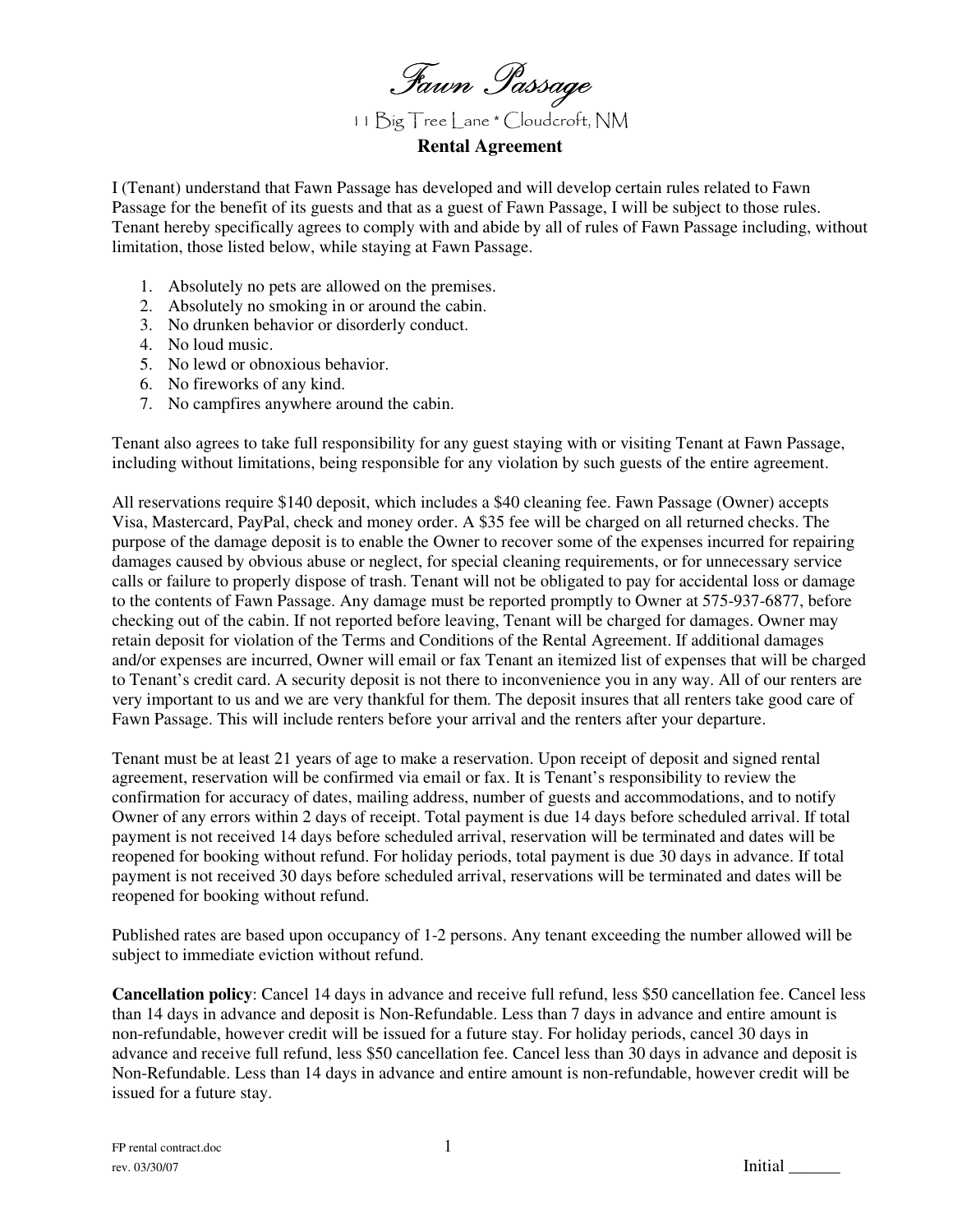Fawn Passage

Rental Agreement

Tenant is responsible for all nights reserved, regardless of late arrival or early departure. There are NO refunds for "NO-SHOWS". Owner is not responsible for acts of God. Conditions which Owner cannot control (i.e. weather, temperature, rain, snow, disruption of utility services, malfunctioning or missing equipment/appliances/furnishings, etc.) are not considered grounds for a refund. PLEASE NOTE: 4-wheel drive and/or chains are suggested during the winter months.

Check in time is 3:00 pm or later, Mountain Time. Check out time is no later than 11:00 am, Mountain Time. We have limited time to prepare Fawn Passage for our next guests, therefore if Tenant is not checked out by 11:00 am, and has not received prior approval from Owner for late check out, Tenant will be charged at a rate of one (1) night's rent.

Phone calls may be made from the cabin, but must be kept to a minimum. All calls longer than 5 minutes or in excess of 1 per day, no matter the length, will be charged to Tenant's credit card, in addition to a one-time \$15 service charge.

Key must be left on kitchen counter at check out. Tenant is responsible for lost keys. The property will be rekeyed in the event that keys are lost, misplaced or not returned. All associated costs will be charged to Tenant's credit card.

While Owner will attempt to ensure that all appliances and amenities are kept in good operating condition, Owner cannot guarantee the operation of each item. Please report inoperative equipment to Owner and every effort will be made to have repairs completed as quickly as possible. Any failure is beyond our control and no refund or rent reduction will be given.

Fawn Passage will be cleaned after each reservation. Please leave Fawn Passage neat and reasonably clean. All dishes must be washed and put away, all food removed from refrigerator (except condiments), sheets removed from the bed, towels put in the basket. Please take your trash with you and deposit in any dumpster in town. Excessive cleaning will be charged to Tenant's credit card at \$20/hour with a one-hour minimum. Excessive cleaning is considered anything beyond changing bed linens, dusting, vacuuming, mopping, cleaning the bathrooms, emptying the wood burner and refilling the wood box. Tenant is responsible for any broken or missing objects and/or damage to the cabin during Tenant's scheduled stay at the Fawn Passage. Screens should not be removed from windows, except in case of emergency exit. Fawn Passage does not assume any liability or responsibility for any injuries occurring during Tenant's stay.

Tenant agrees to indemnify and hold Lisa and Richard Fitzwater/Fawn Passage and/or agents free and harmless for any liabilities or any loss or damages whatsoever arising from, related to, or in connection with rental of Fawn Passage. This includes, but is not limited to, any claim or liability for personal injury or damage or loss of property which is made, incurred or sustained by Tenant or guest of Tenant, or any occupants of the premises..